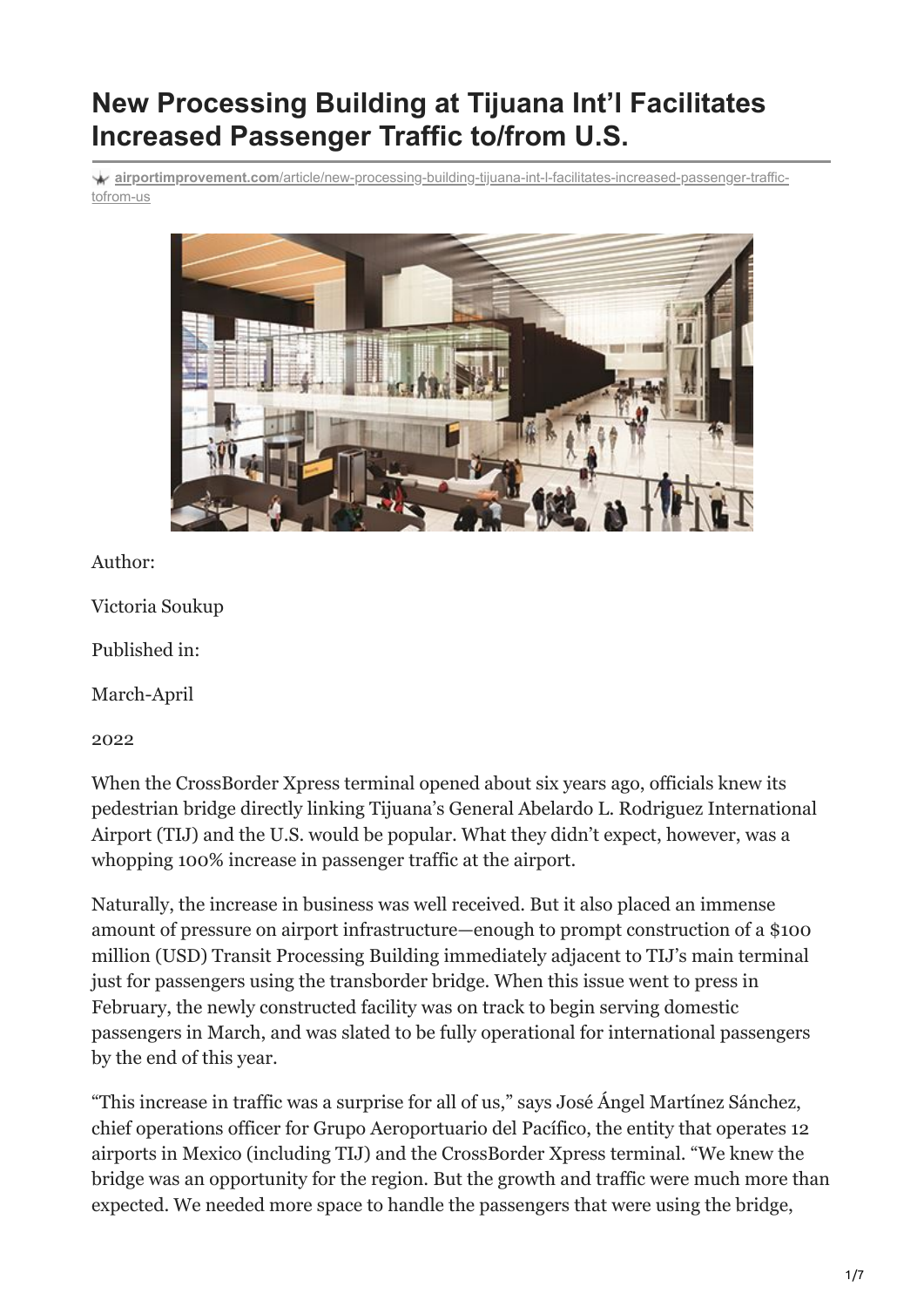offer better services and improve the infrastructure. This building will now be able to manage all the passengers crossing the bridge, heading either into Mexico or out of Mexico."

The new Transit Processing Building, designed by Lam Architects/Estudio Lamela Mexico, allows international passengers arriving at TIJ to proceed directly to U.S. Customs and Border Protection without first passing through Customs and Immigration in Mexico. Passengers coming from the U.S. via the border bridge can head directly to their flights through a sterile transit process. The impact on flow within the airport is expected to be dramatic, as an estimated 35% of all TIJ passengers use the pedestrian bridge.



JOSÉ ÁNGEL MARTINEZ SÁNCHEZ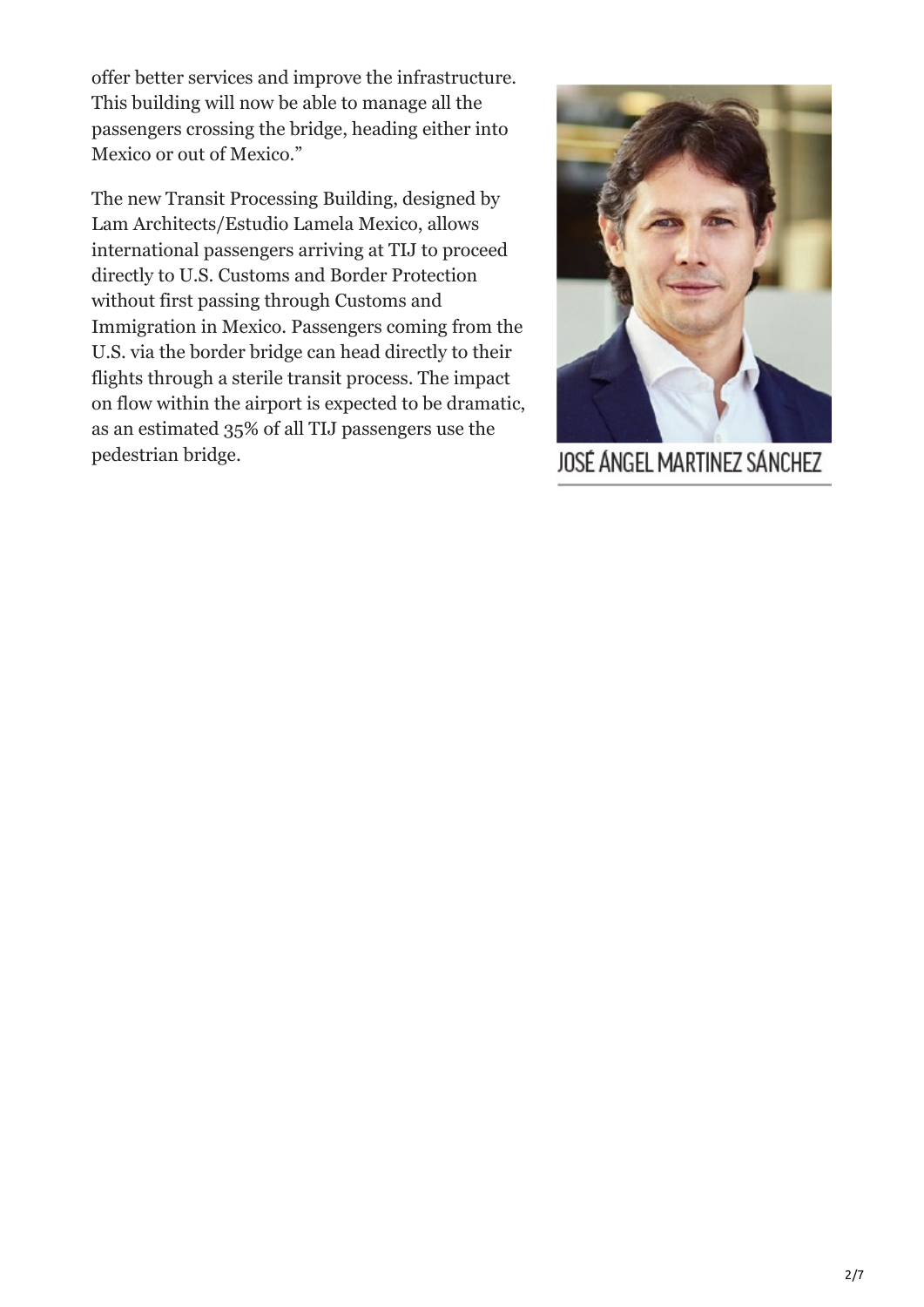facts&figures

**Location:** General Abelardo L. Rodriguez Int'l—Tijuana

**Project:** Transit Processing Building

**Size:** 4 stories; 45,000 sq. meters

**Cost:** \$100 million (USD)

**Funding: Passenger revenue & airport investments, with approval from Mexican** government

**Timeline:** Open for domestic travelers in March 2022; slated to begin serving int'l passengers by year-end

**Engineer & Architectural Designer:** WSP

**Conceptual Design:** Lam arquitectos/Estudio Lamela

**Architectural Developer:** Serrano & Monjaraz

**Baggage Handling System:** Vanderlande

**Checked Baggage Screening Equipment:** Surescan

**Automatic Screening Lanes for Carry-On Items:** Nuctech

**Passenger Screening Machines:** Nuctech

**Foundation Piles:** Sandstorm GAM

**Structure: Grupo Recal** 

**Masonry, Finishing, Hydro-sanitary Installations:** GIA

**Aluminum Works & Panels:** Constructa

**Electrical Installations:** Impulsora Eléctrica de los Altos

**HVAC:** Johnson & Johnson Mexico

**Vertical Circulation Equipment:** Otis de México

**Moving Walkways:** Thyssen México

**Porcelain Flooring Tiles:** Atlas Concorde

**Additional Terminal Seating:** Arconas

**Low-e Windows:** Clear Solutions



3/7

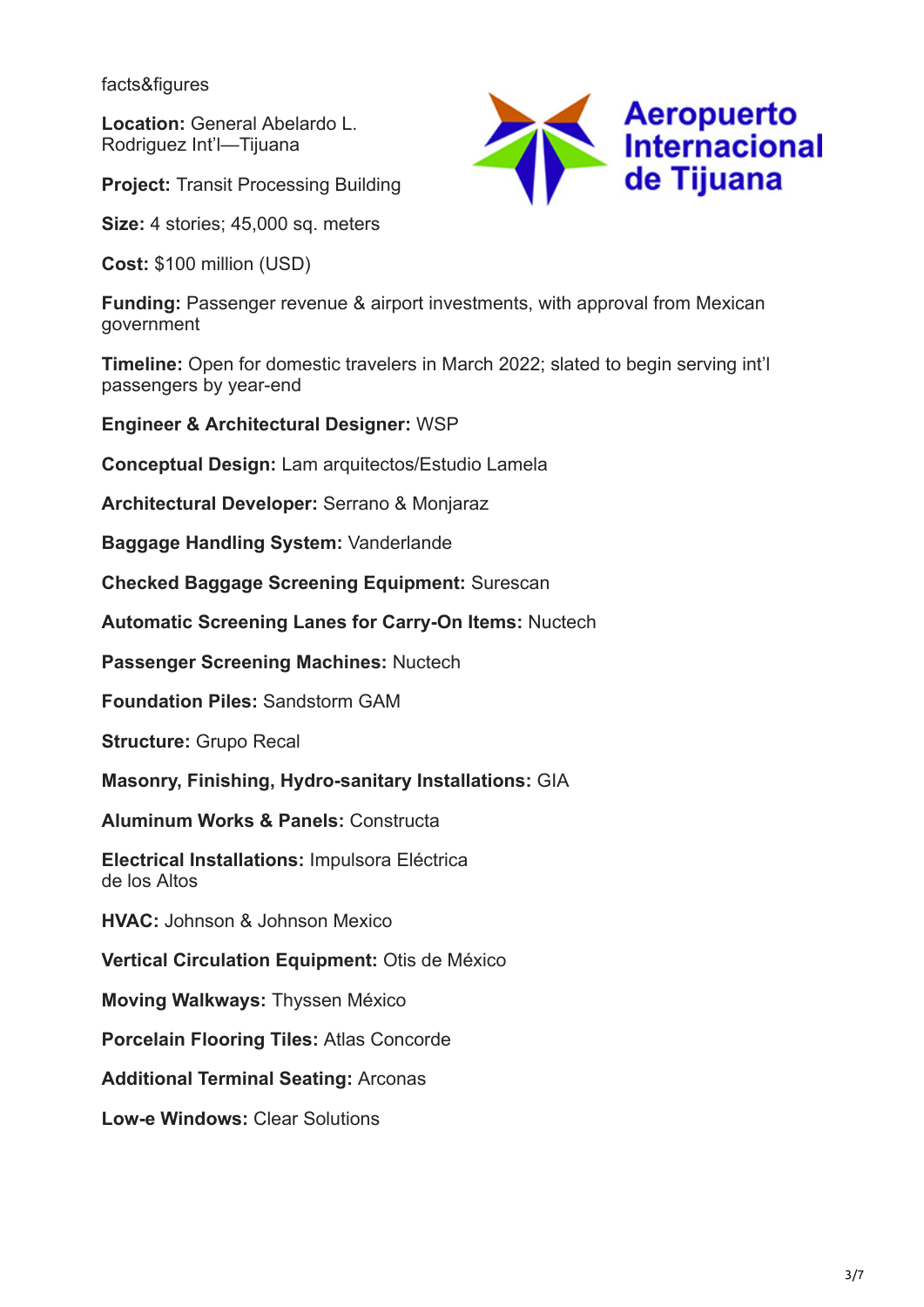At 45,000 square meters, the new facility more than doubles TIJ's overall footprint. (The main terminal itself is 40,000 square meters.) Because the two structures are connected, domestic passengers can immediately go to their gates after processing, and international passengers will wait for departing flights in a sterile holding area equipped with seating and tables. The Transit Processing Building also smooths the arrivals process. After deplaning, passengers en route to the U.S. can simply pass through the new facility and cross the pedestrian bridge.

"This is a unique building," Martínez Sánchez says. "Because the bridge spans the border between two countries, there is not a structure like this in the world." (More details about the CrossBorder Xpress terminal and bridge are available in the March/April 2016 issue of *Airport Improvement* magazine.)

Funding for the new Transit Processing Building came from passenger revenue and airport investments, with approval from the Mexican government.

## **Handling Traffic Surge**

The biggest challenge for the project team was achieving efficient passenger flow through the four-story building. "We knew we needed to manage all the different movements while having isolated spaces specifically for each flow," says Martínez Sánchez. "It needed to be a facility that carefully limited flow depending on where passengers are going or where they are coming from."

Although it is physically connected to the airport's main terminal, the Transit Processing Building has its own:

- baggage handling system
- screening equipment for checked baggage (including tomography explosives detection)
- screening lanes for carry-on items with X-ray machines and automated tray return
- passenger screening equipment
- Customs and Immigrations checkpoints

Having two sets of such equipment and facilities allows TIJ to separate passengers traveling to destinations in Mexico from those traveling internationally.

Passengers coming from the U.S. en route to domestic destinations within Mexico cross the bridge, complete the Customs and Immigration process, check their bags, pass through the security checkpoint and then enter the terminal building to wait for their flight.

Passengers coming from the U.S. en route to international destinations such as Panama City cross the bridge and immediately check their bags. "They will not have to do Immigration or Customs, because they will be in transit in the building," Martínez Sánchez explains. "They go directly to the check-in area for international flights and are in an isolated holding area while waiting to board their flight."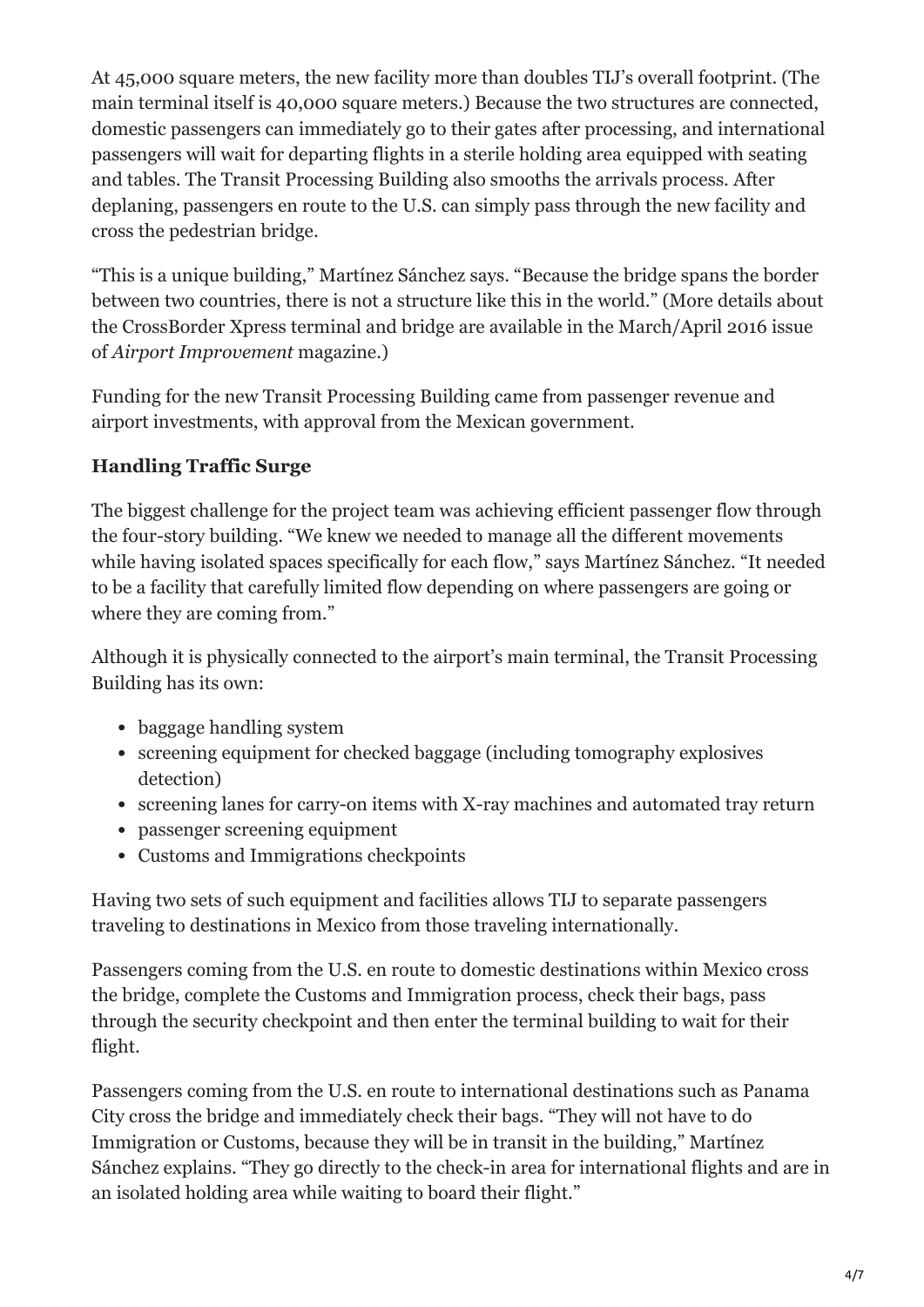Passengers arriving at TIJ and proceeding to the U.S. across the bridge report directly to U.S. Customs and Border Protection—the same international arrivals process used at U.S. airports. Essentially, these passengers bypass official entry into Mexico.

Carlos Gómez Chinchón, general director of Lam arquitectos/Estudio Lamela Mexico, notes that it was imperative for the new building to interface aesthetically and physically with the older main terminal.

"The existing building had undergone many quick renovations, so the complex lacked unity," says Chinchón. "Our initial idea was to unify the new with the old to create a guideline for the future. Although all airports implicitly bring the idea of a gateway to a city, in this case, this concept was extended to be the gateway to a country, as it's situated next to the border with the U.S."

Adding the new Transit Processing Building is not the only change TIJ has made to accommodate surges in passenger traffic. The airport recently installed 580 additional seats in its main terminal— 360 in the domestic hold area and 220 in the international hold area. Pablo Reich, executive vice president for Arconas, notes that project designers selected the company's Flyaway Tandem series, configured in rows of four seats each. The new seats



**CARLOS GOMEZ CHINCHON** 

have high backrests, and fully half are equipped with power outlets for phones and other mobile devices.

#### **Clear Improvements**

The new processing building includes a large amount of glass, including skylights that add natural light and partitions to help direct passenger flow. Due to the local climate, the design team specified double glass with an air chamber to reduce thermal losses, increase acoustic insulation and achieve a comfortable environment for building occupants. Chinchón explains that even though Tijuana typically has mild temperatures, the thermal sensation is often extreme and dry.

Glass partitions provide transparency regarding the movement of people, aircraft and operating machinery. "We believe that there's a certain beauty in being part of that process, and we wanted to propose a very open building where everyone could see and be seen," says Chinchón. "On the other hand, the necessary process to reach the plane is complex and sometimes stressful from fear of missing the flight. Simplifying the routes and controls also helps to reduce this situation of concern of the users. Although some understand airports as processing machines, we always like to consider the people who use them, and [therefore] enhance all the intensity and beauty that is generated through generous and intentional spaces that generate amplitude and relief."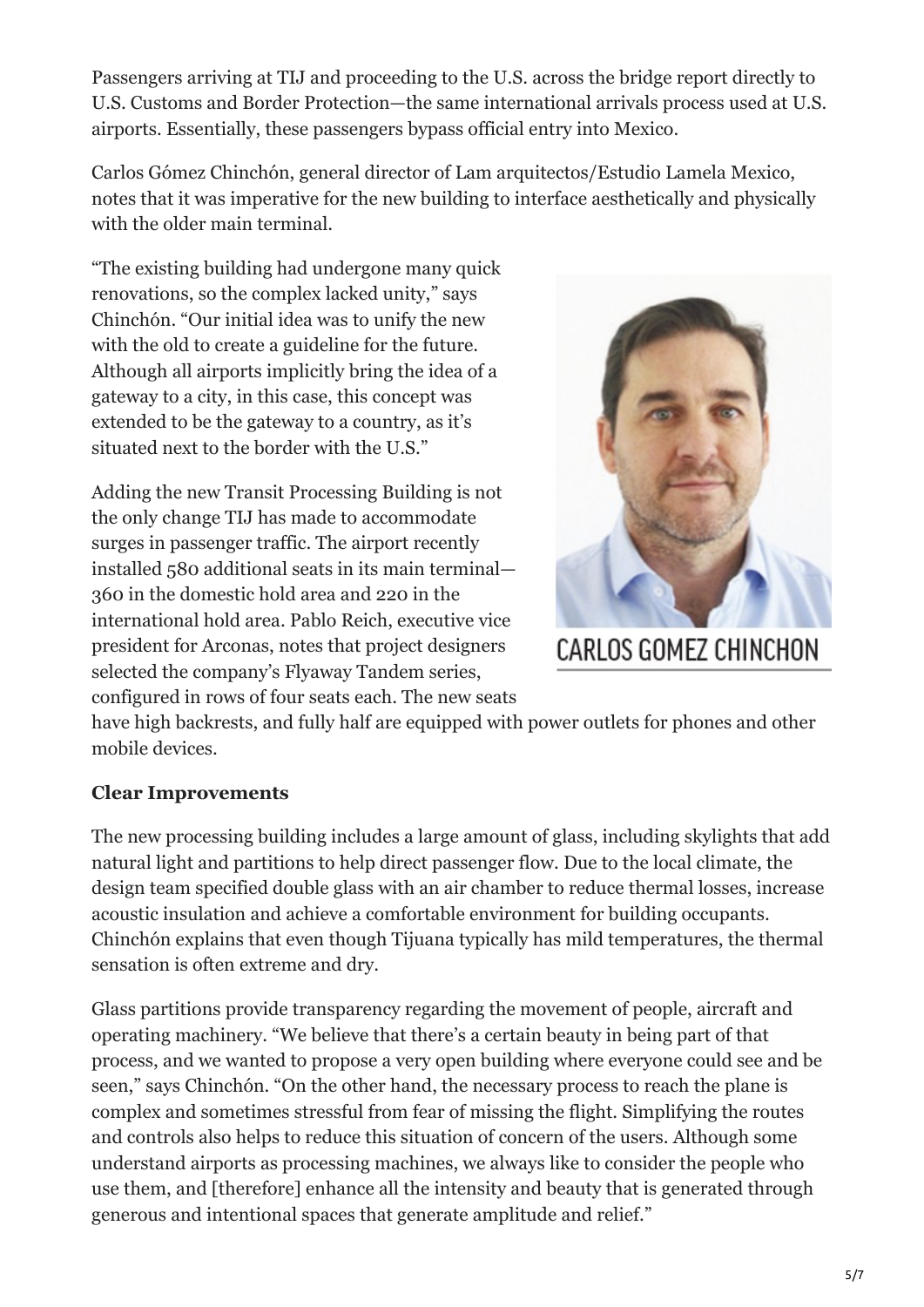The Transit Processing Building also includes offices for personnel who support the CrossBorder Xpress terminal.

#### **International Team**

Alejandro Vallarino Marusich, chief infrastructure officer of Grupo Aeroportuario del Pacífico, notes that the project was unique because it brought together "an international group of high-level specialists" throughout its three different phases.

While the architect for the conceptual stage was Carlos Lamela of Estudio Lamela in Spain, the executive development involved WPS contracting with Mexico City Architect Juan Pablo Serrano (Serrano + Monjaraz). They executed the architectural component and consolidated the digital design through building information modeling into a LOD 350 model, explains Vallarino.

The construction phase was carried out by Mexican companies Sandstorm GAM (foundation piles), Grupo Recal (structure), GIA (masonry, finishing and hydro-sanitary installations), Constructa (aluminum works and panels), Impulsora Eléctrica de los Altos (electrical installations), Johnson & Johnson Mexico (HVAC), Otis de México (passenger lifting equipment) and Thyssen México (moving walkways), among others.



ALEJANDRO VALLARINO MARUSICH

"All these world-class professionals managed to design and build this one-of-a-kind building in the world," says Vallarino.

### **More Growth Expected**

When the transborder pedestrian bridge opened in late 2015, TIJ essentially became a binational port of entry. Back then, TIJ served about 5 million annual passengers. By 2021, end-of-year figures showed the airport served nearly 10 million passengers—and officials expect that number to continue climbing. "The 100% increase in traffic was mainly because of the bridge, because we offer a very seamless process," says Martínez Sánchez. "There are a lot of people crossing the bridge and going to San Diego and vice versa."

Moreover, he notes that flying into TIJ and crossing the bridge tends to be less expensive than flying into San Diego International (SAN) or Los Angeles International (LAX). "After London Gatwick, SAN is ranked second in the world for airport congestion and one runway," adds Martínez Sánchez. "We also have only one runway, but we have space available and don't have issues with congestion."